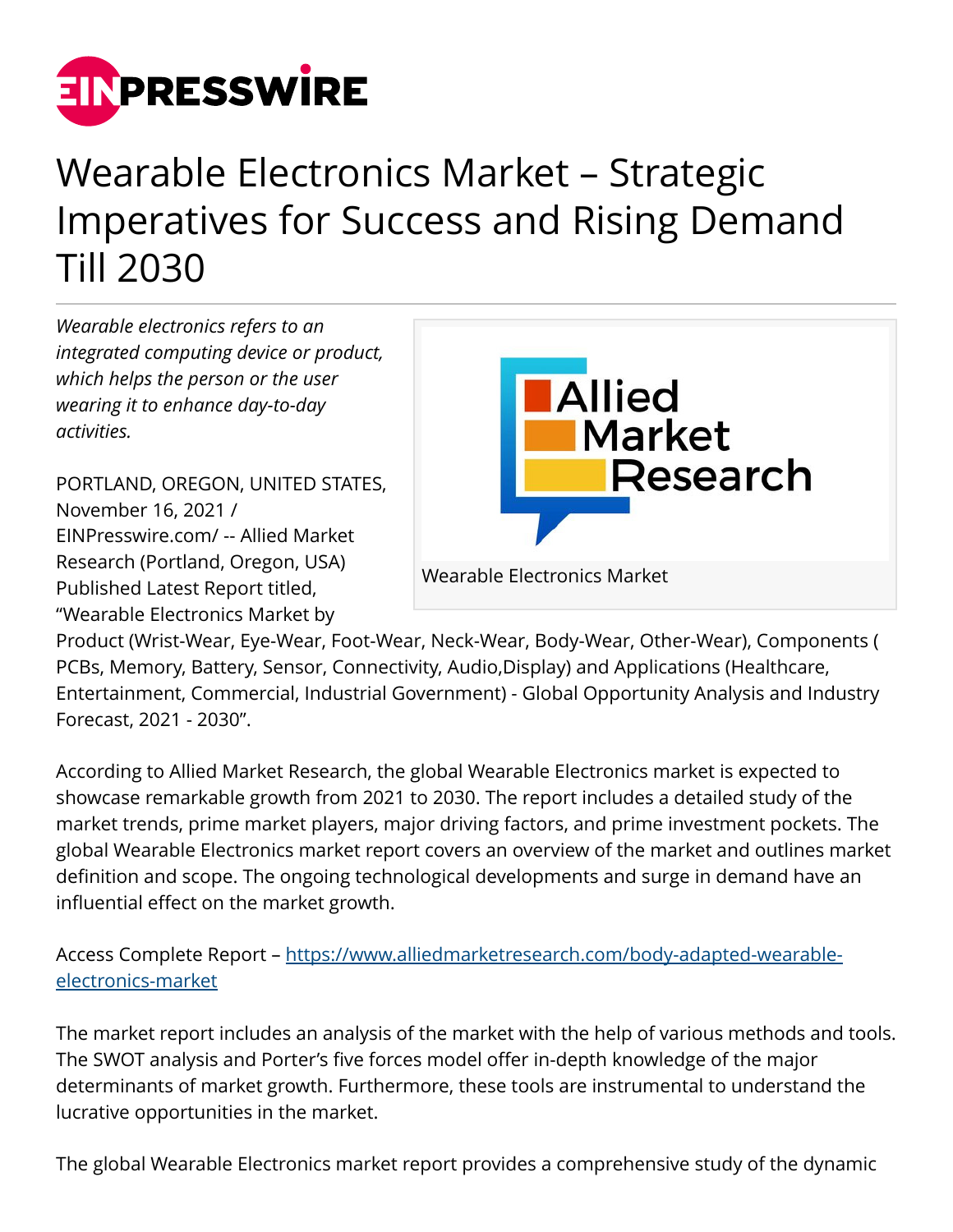driving and restraining factors, major challenges, and lucrative opportunities. Moreover, the study covers a SWOT analysis that aids in recognizing the restraining and driving factors in the market. Furthermore, the report outlines market segmentation and growth analysis of the top 10 market players that are currently active in the industry. The report includes a detailed study of the impact of the COVID-19 outbreak on the global Wearable Electronics market.

The Wearable Electronics market report provides an in-depth analysis of the market on the basis of various parameters such as sales analysis, sales, major driving factors, and market size. Moreover, the study provides Porter's five forces model, along with portfolio and financial analysis and business overview of services and products. These statistical tools offer vital information about lucrative opportunities in the industry and help market players and new business entrants to formulate lucrative business strategies and take advantage of the opportunities in the market.

We Have Recent Updates of This Report, Get Your Free Sample Copy – Download Now @ <https://www.alliedmarketresearch.com/request-sample/495>

The study offers an analysis of the major market trends and driving factors that impact the growth of the Wearable Electronics market. The drivers and opportunities help in grasping the dynamic market trends and how market players can leverage such trends. The analysis of challenges and restraints included in the study helps to make market investments. Furthermore, the report provides a quantitative and qualitative analysis of the market, outlines the pain point analysis, value chain analysis, and key regulations.

The report covers brief analysis of the impact of the COVID-19 outbreak on the market. The prolonged lockdown and disrupted supply chain across coupled with strict restrictions on international trade have a severe impact on the growth of the global Wearable Electronics market. The COVID-19 pandemic increased the prices of raw materials and changed customer preferences.

The report offers an in-depth analysis of top investment pockets, market trends, and major market players that aid in formulating sound business strategies and making informed decisions. The report highlights an analysis of the major impacting factors and prime investment pockets that drive the market growth and define new opportunities in the future.

If You Have Any Customization of This Report, Visit @ <https://www.alliedmarketresearch.com/request-for-customization/495>

The global Wearable Electronics market offers thorough segmentation on the basis of product, component, application and geography. The Wearable Electronics market is segmented on the basis of geography. The regions analyzed in the report are North America (United States, Canada, and Mexico), Europe (Germany, France, UK, Russia, and Italy), Asia-Pacific (China, Japan, Korea, India, and Southeast Asia), South America (Brazil, Argentina, Colombia), Middle East and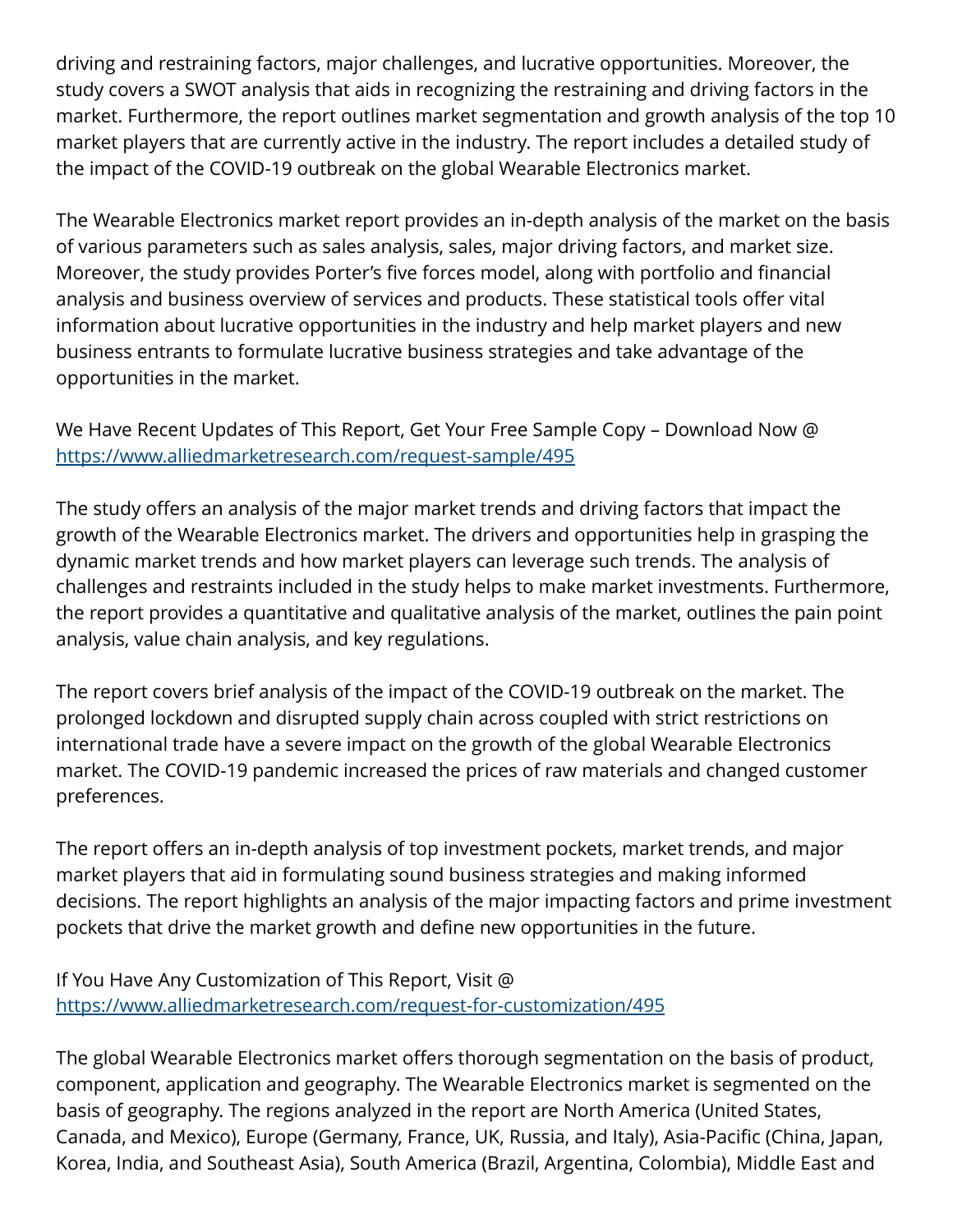Africa (Saudi Arabia, UAE, Egypt, Nigeria, and South Africa). This regional analysis aids to formulate business strategies that target specific regions to leverage lucrative opportunities.

A thorough analysis of every segment helps to make strategic decisions and make profitable investments in the future. Furthermore, it helps market players to gain a competitive edge. The analysis of segment and sub-segment is offered in graphical and tabular formats. This study is vital to understanding the highest revenue-generating and fasting-growing segments of the market.

Buy Now, Getting Exclusive Discount and Free Consultation @ <https://www.alliedmarketresearch.com/purchase-enquiry/495>

The global Wearable Electronics market report offers a thorough study of the major market players that are currently dominating the industry. The report includes the production, sales, and revenue analysis of these companies. The major market players that are studied in the report are Adidas AG, Apple Inc., Fitbit, Google Inc., Jawbone, Nike Inc., Sony Corporation and Samsung Electronics. These companies have adopted various business strategies such as new product launches, mergers & acquisitions, partnerships, and collaborations to maintain market position.

Related Research Report:

- 1) [Smartwatch Display Panel Market](https://www.alliedmarketresearch.com/smartwatch-display-panel-market-A14209)
- 2) [Wearable Computing Market](https://www.alliedmarketresearch.com/wearable-computing-market-A13693)
- 3) [Mini LED Display Market](https://www.alliedmarketresearch.com/mini-led-display-market-A10560)

About Us:

Allied Market Research (AMR) is a full-service market research and business-consulting wing of Allied Analytics LLP based in Portland, Oregon. Allied Market Research provides global enterprises as well as medium and small businesses with unmatched quality of ""Market Research Reports"" and ""Business Intelligence Solutions."" AMR has a targeted view to provide business insights and consulting to assist its clients to make strategic business decisions and achieve sustainable growth in their respective market domain.

We are in professional corporate relations with various companies and this helps us in digging out market data that helps us generate accurate research data tables and confirms utmost accuracy in our market forecasting. Each and every data presented in the reports published by us is extracted through primary interviews with top officials from leading companies of domain concerned. Our secondary data procurement methodology includes deep online and offline research and discussion with knowledgeable professionals and analysts in the industry.